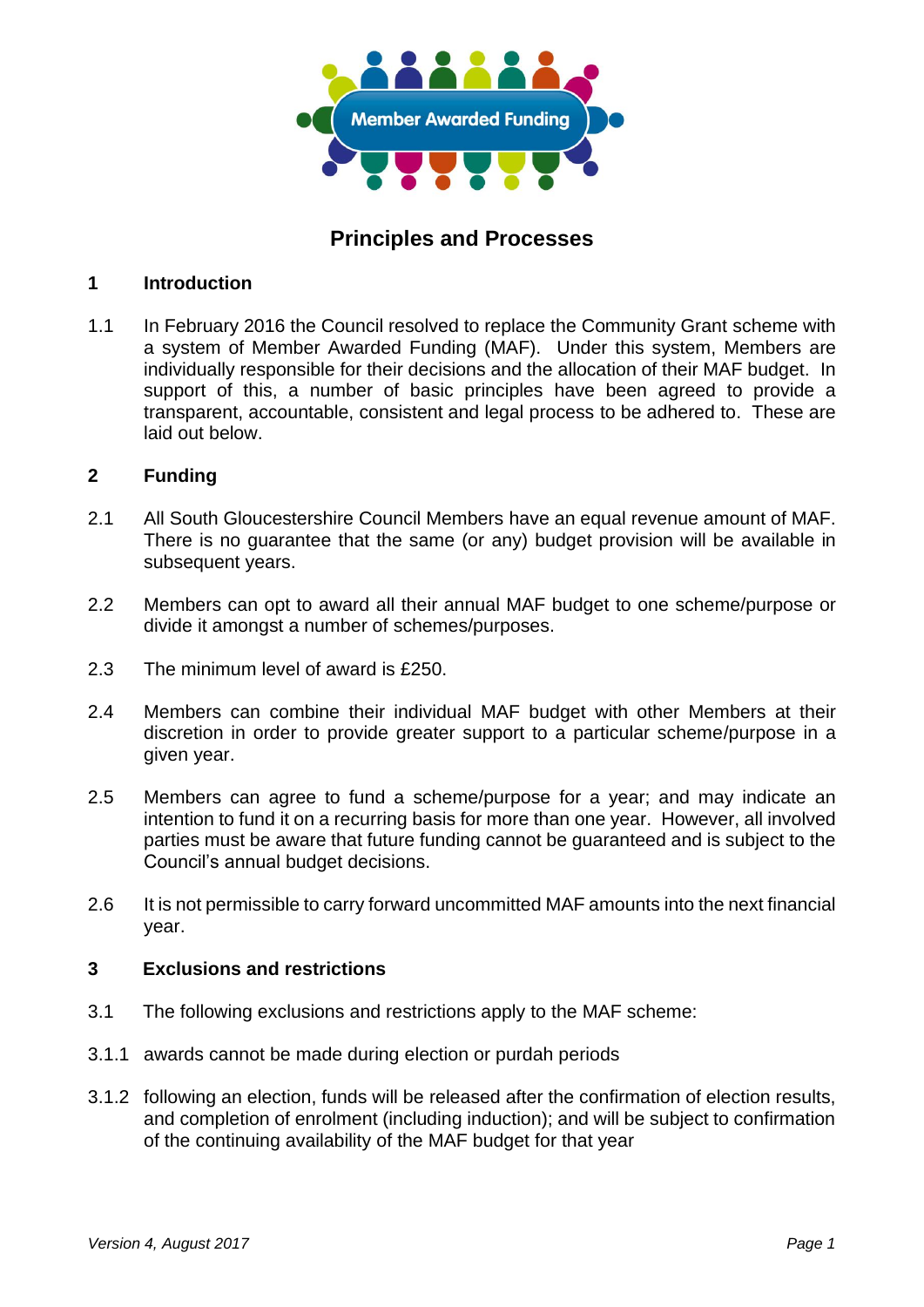- 3.1.3 where the election is as a result of a bye election, only the remaining balance of the Member's allocation for that seat for that financial year will be available to the incoming Member.
- 3.1.4 awards cannot be made to individuals.
- 3.1.5 awards cannot be made for political purposes or gain.
- 3.1.6 awards cannot be made that fuel or support any radicalisation/terrorist activity or to any proscribed organisations.
- 3.1.7 awards cannot be made retrospectively.
- 3.1.8 the spend of money awarded will be subject to audit.
- 3.1.9 if a scheme does not go ahead, or the money is used for a purpose other than that originally agreed, the funding will need to be repaid by the organisation to the Council.

#### **4 Use of Member Awarded Funding**

- 4.1 MAF can be used in the following ways:
- 4.1.3 to secure local delivery of additional non-recurring Council services where there is a localism element to delivery standards (ie to top up service provision for the current year), or to fund services during the year from other public bodies.
- 4.1.4 as a contribution to, or as match funding for, local projects.
- 4.1.3 as a non-recurring grant to voluntary, community or social enterprise (VCSE) groups or town and parish councils (reference principle 2.5).
- 4.2 For Members wishing to secure local delivery of a Council or public sector service (see 4.1.1) an authorisation form will be completed by the Member(s) with details of the service to be funded; justification; Council strategies; and whether Members are acting as a collective. This award will be published in the same way as funding awarded to any external group.

## **5 Applying for funding**

- 5.1 All organisations must be registered to the Grants on-line system with approval received where appropriate; Members have access to this.
- 5.2 It is the responsibility of the organisation to maintain its registration details
- 5.3 Town and Parish Councils, public bodies, registered charities and South Gloucestershire Council services are deemed to be automatically approved for registration purposes unless specifically identified as not meeting appropriate standards of financial stability and probity.
- 5.4 Organisations seeking funding must contact/liaise with a Ward Member(s) in the first instance. If a Member agrees in principle to support a particular scheme the MAF on-line application form can then be completed by the organisation. The supporting Member's details (name and ward) must be given by the organisation as part of their application.